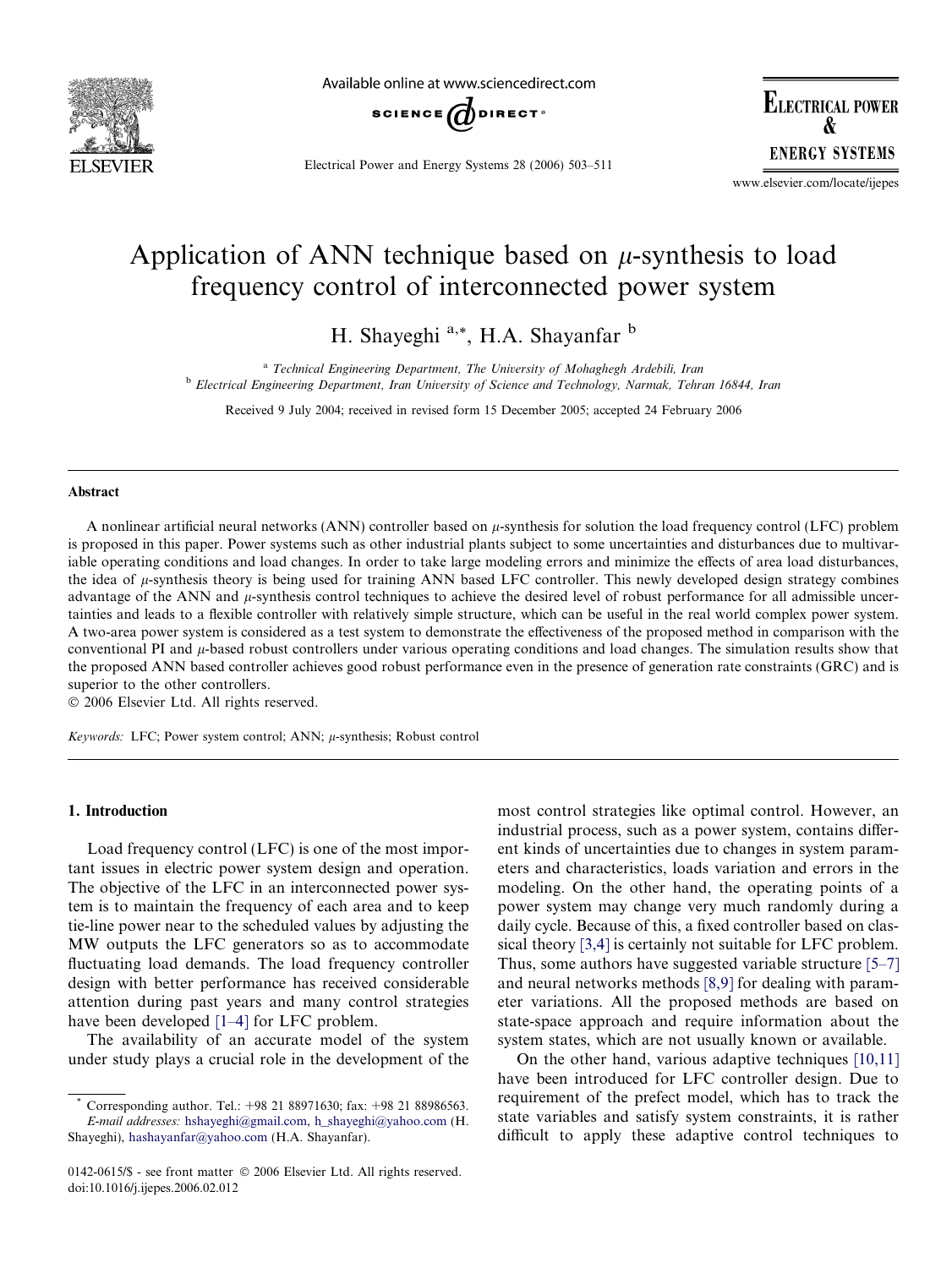LFC in practical implementations. Recently, several authors have been applied robust control methodologies  $[12–15]$  to the solution of LFC problem. Although via these methods, the uncertainties are directly introduced to the synthesis. But models of large scalar power system have several features that preclude direct application of robust control methodologies. Among these properties, the most prominent are very large (and unknown) model order, uncertain connection between subsystems, broad parameter variation and elaborate organizational structure.

In this paper, because of the inherent nonlinearity of power system we address a new nonlinear artificial neural network (ANN) controller based on  $\mu$ -synthesis technique. The motivation of using the  $\mu$ -based robust controller for training of the proposed controller is to take the large parametric uncertainties and modeling error into account. To improve the stability of the overall system and also its good dynamic performance achievement, the ANN controller has been reconstructed with applying the  $\mu$ -based robust controller to power system in the different operating points under different load disturbances by using the learning capability of the neural networks. Moreover, the proposed controller also makes use of a piece of information, which is not used in the conventional and  $\mu$ -based robust controllers (an estimate of the electric load perturbation, i.e. an estimate of the change in electric load when such a change occurs on the bus). The load perturbation estimate could be obtained either by a linear estimator, or by a nonlinear neural network estimator in certain situations. It could also be measured directly from the bus. We will show by simulation that when a load estimator is available, the ANN controller can achieve extremely dynamic response. In the work, a twoarea power system is considered as a test system. Each area of power system consists of steam turbines, which include reheater. Therefore, there are the effects of reheater and generating rate boundaries in each area. For comparison, the considered system is controlled by using

- (i) conventional integral controller,
- (ii)  $\mu$ -based robust controller and
- (iii) ANN controller

for different cases of the plant parameter changes under various step load disturbances. The simulation results show that the proposed controller is very effective and gives good dynamic response compared to the conventional PI and  $\mu$ -based robust controllers even in the presence of the plant parameters changes and generation rate constraint (GRC).

### 2. Plant model

A large power system consists of a number of interconnected control areas, which are connected by tie-lines power. There are different complicated nonlinear models for large-scale power systems. However, for the design of LFC a simplified and linearized model is usually used [\[16\]](#page--1-0). In advanced control strategies (such as the one considered in this paper) the error caused by simplification and linearization are considered as parametric uncertainties and unmodeled dynamics. A two-area power system is taken as a test system in this study. In each area, all generators are assumed to be coherent group. Fig. 1 shows the block diagram of the system in detail. Each area including steam turbine contains governor, reheater stage of steam turbine. The governor dead-band effects that are important for speed control under small disturbances is considered to



Fig. 1. Block diagram of a two-area power system.